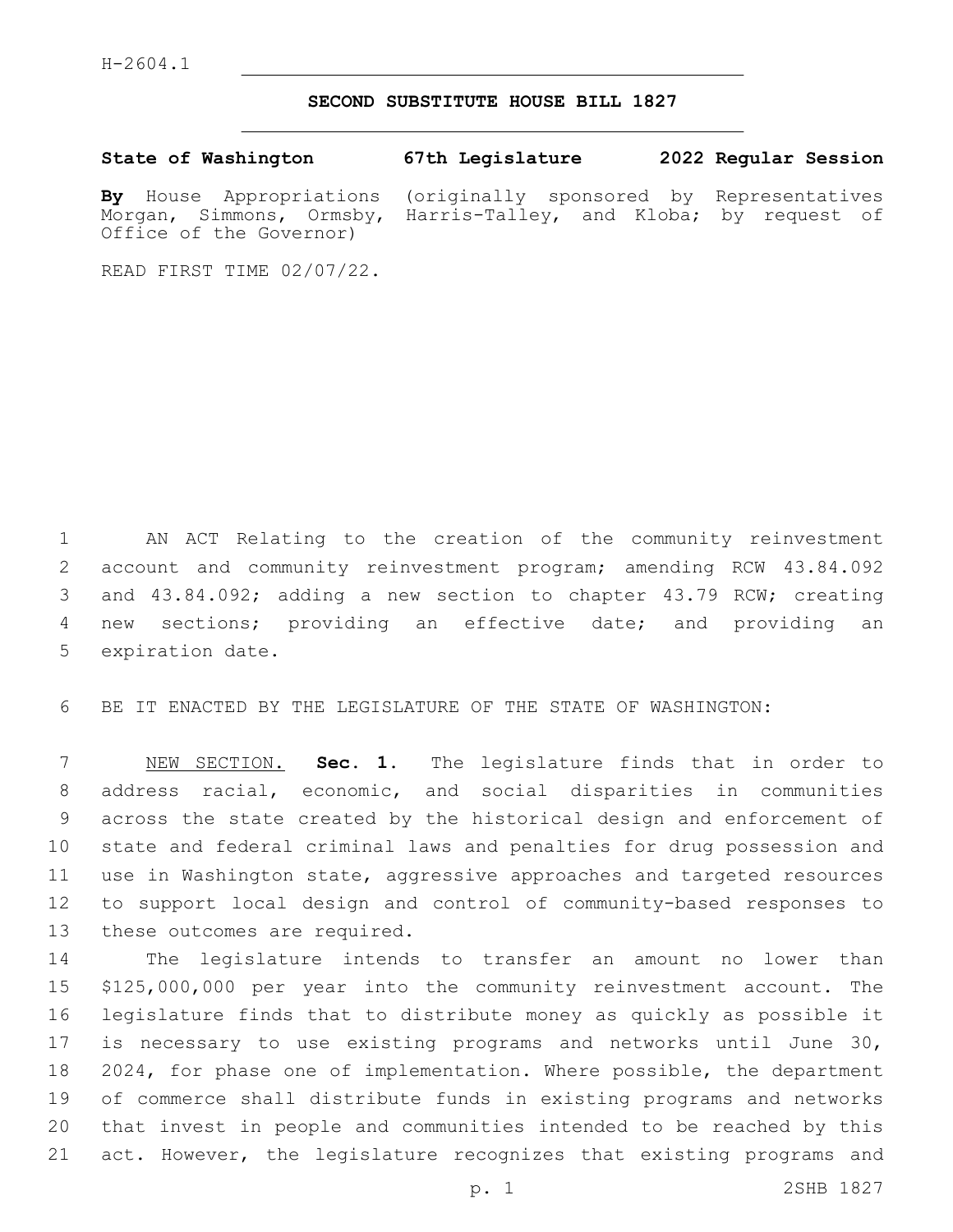networks may not reach the people who are most affected by historic laws and penalties for drug possession. Therefore, the legislature intends for phase two of implementation, beginning July 1, 2024, to shift away from existing programs and networks once the community reinvestment plan is developed, unless the plan directs the use of 6 existing programs or networks.

 NEW SECTION. **Sec. 2.** A new section is added to chapter 43.79 8 RCW to read as follows:

 (1) The community reinvestment account is created in the state treasury. Moneys in the account may be spent only after appropriation. Expenditures from the account may only be made by the 12 department of commerce for:

 (a) Economic development, which includes addressing wealth disparities to promote asset building such as home ownership and expanding access to financial resources including, but not limited to, grants and loans for small businesses and entrepreneurs, 17 financial literacy training, and other small business training and 18 support activities;

 (b) Civil and criminal legal assistance to provide postconviction relief and case assistance, including the expungement of criminal 21 records and vacation of criminal convictions;

 (c) Community-based violence intervention and prevention 23 services; and

 (d) Reentry services to facilitate successful transitions for persons formerly incarcerated in an adult correctional facility or 26 juvenile residential facility in Washington.

 (2) Until June 30, 2024, for phase one of implementation, the department of commerce shall distribute money using existing programs and networks. Where possible, the department of commerce shall distribute funds in existing programs and networks that invest in people and communities intended to be reached by this act.

 (3) After June 30, 2024, for phase two of implementation, the department of commerce shall distribute funds according to the recommendations of the community reinvestment plan developed under 35 section 3 of this act.

 NEW SECTION. **Sec. 3.** (1) The department shall, in partnership with the office of equity, and "by and for community organizations" as defined by the office of equity, develop a community reinvestment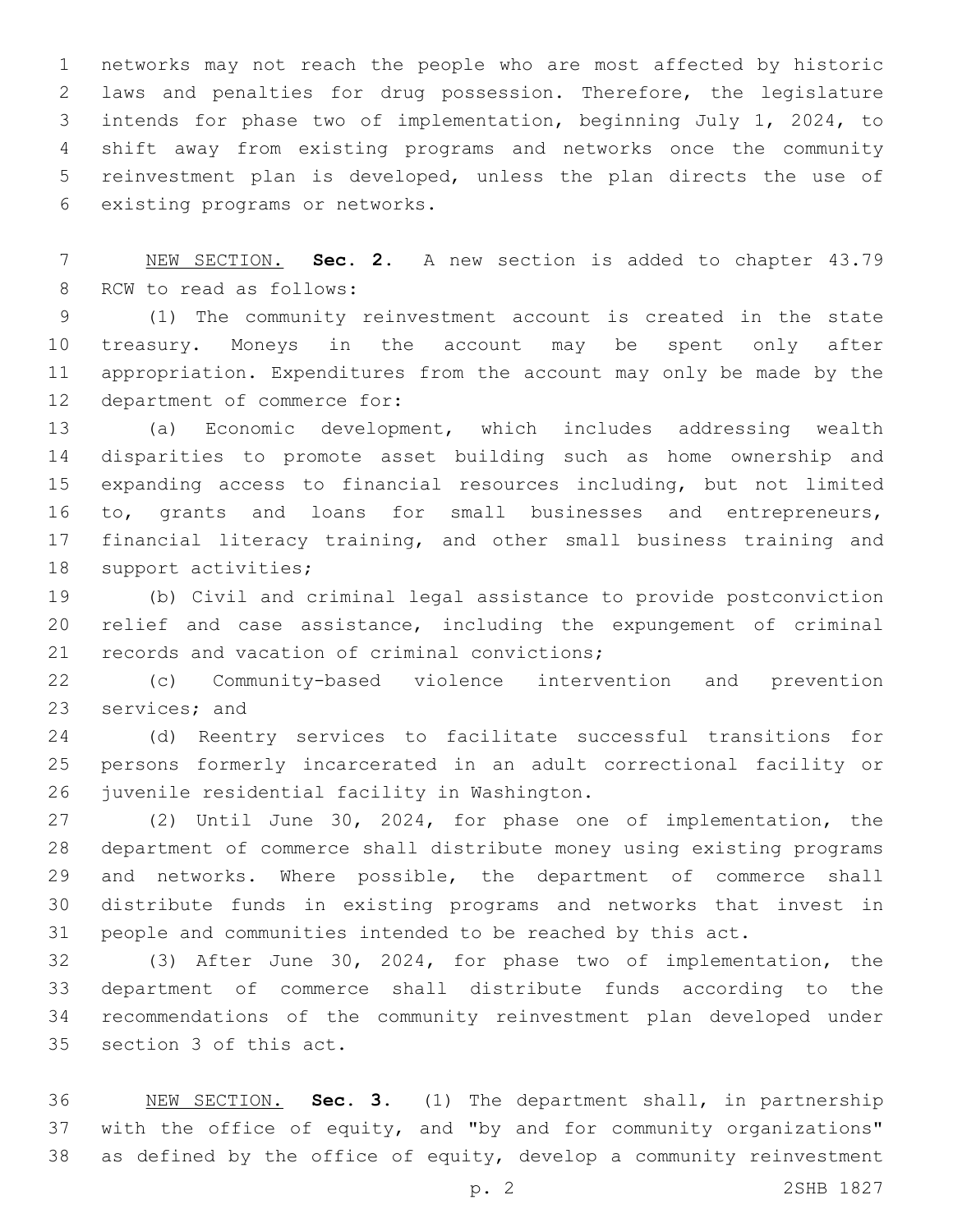plan for distribution of the funds in the community reinvestment account. The plan must include criteria for eligible communities and programs, development of accountability measures to ensure that distribution and use of funding meets intended purposes, and tracking 5 of outcomes for the funds.

 (2) At a minimum, the plan must address how the community 7 reinvestment account funding will:

 (a) Produce significant long-term economic benefits to the state, a region of the state, or a particular community in the state;

 (b) Result in significant long-term economic benefits in the form of new jobs, job retention, increased personal wealth, or higher incomes for citizens of the state or a particular community in the 13 state; and

14 (c) Ensure that:

(i) Projects or programs do not require continuing state support;

16 (ii) An expenditure will not supplant private investment;

 (iii) An expenditure is accompanied by additional public or 18 private investment; and

 (iv) Nonprofit, faith-based, and grassroots organizations are 20 prioritized for funding.

 (3) In developing the plan, the department is encouraged to incorporate existing and ongoing work from relevant task forces and work groups including, but not limited to, the social equity in cannabis task force, the reentry council, and the homeownership 25 disparities work group.

 (4) The department shall submit a report to the governor and relevant committees of the legislature by December 1, 2023, that includes a summary of spending in phase one of implementation and the 29 community reinvestment plan.

(5) The office of equity must review the plan.

 (6) The department shall use the plan to guide the distribution of funds in phase two of implementation. The department must review 33 and update the plan every 10 years.

34 (7) For purposes of this section:

(a) "Department" means the department of commerce; and

(b) "Plan" means the community reinvestment plan.

 **Sec. 4.** RCW 43.84.092 and 2021 c 199 s 504 are each amended to 38 read as follows: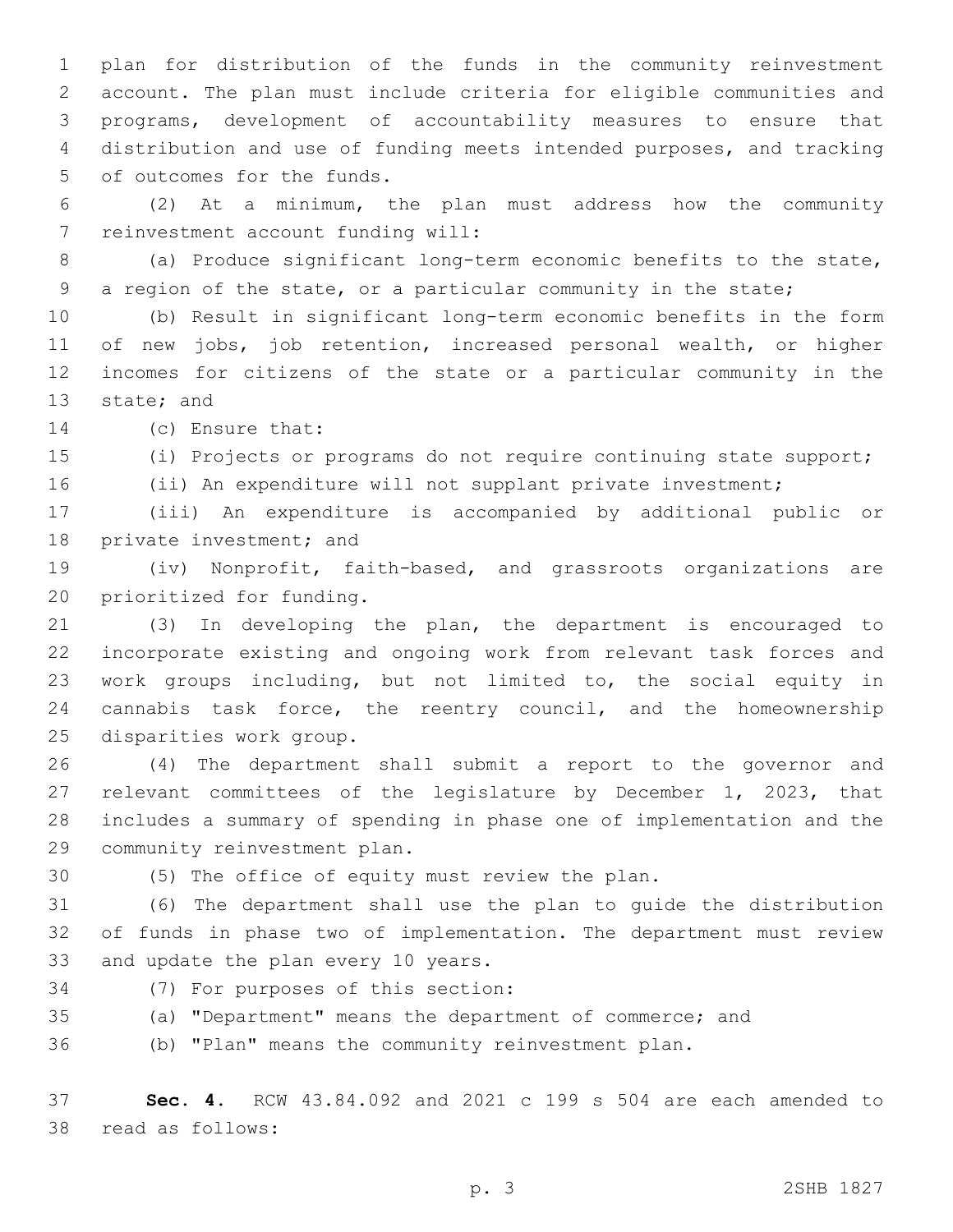(1) All earnings of investments of surplus balances in the state treasury shall be deposited to the treasury income account, which account is hereby established in the state treasury.

 (2) The treasury income account shall be utilized to pay or receive funds associated with federal programs as required by the federal cash management improvement act of 1990. The treasury income account is subject in all respects to chapter 43.88 RCW, but no appropriation is required for refunds or allocations of interest earnings required by the cash management improvement act. Refunds of interest to the federal treasury required under the cash management improvement act fall under RCW 43.88.180 and shall not require appropriation. The office of financial management shall determine the amounts due to or from the federal government pursuant to the cash management improvement act. The office of financial management may direct transfers of funds between accounts as deemed necessary to implement the provisions of the cash management improvement act, and this subsection. Refunds or allocations shall occur prior to the distributions of earnings set forth in subsection (4) of this 19 section.

 (3) Except for the provisions of RCW 43.84.160, the treasury income account may be utilized for the payment of purchased banking services on behalf of treasury funds including, but not limited to, depository, safekeeping, and disbursement functions for the state treasury and affected state agencies. The treasury income account is subject in all respects to chapter 43.88 RCW, but no appropriation is required for payments to financial institutions. Payments shall occur prior to distribution of earnings set forth in subsection (4) of this 28 section.

 (4) Monthly, the state treasurer shall distribute the earnings credited to the treasury income account. The state treasurer shall credit the general fund with all the earnings credited to the 32 treasury income account except:

 (a) The following accounts and funds shall receive their proportionate share of earnings based upon each account's and fund's average daily balance for the period: The abandoned recreational vehicle disposal account, the aeronautics account, the Alaskan Way viaduct replacement project account, the ambulance transport fund, the brownfield redevelopment trust fund account, the budget stabilization account, the capital vessel replacement account, the capitol building construction account, the Central Washington

p. 4 2SHB 1827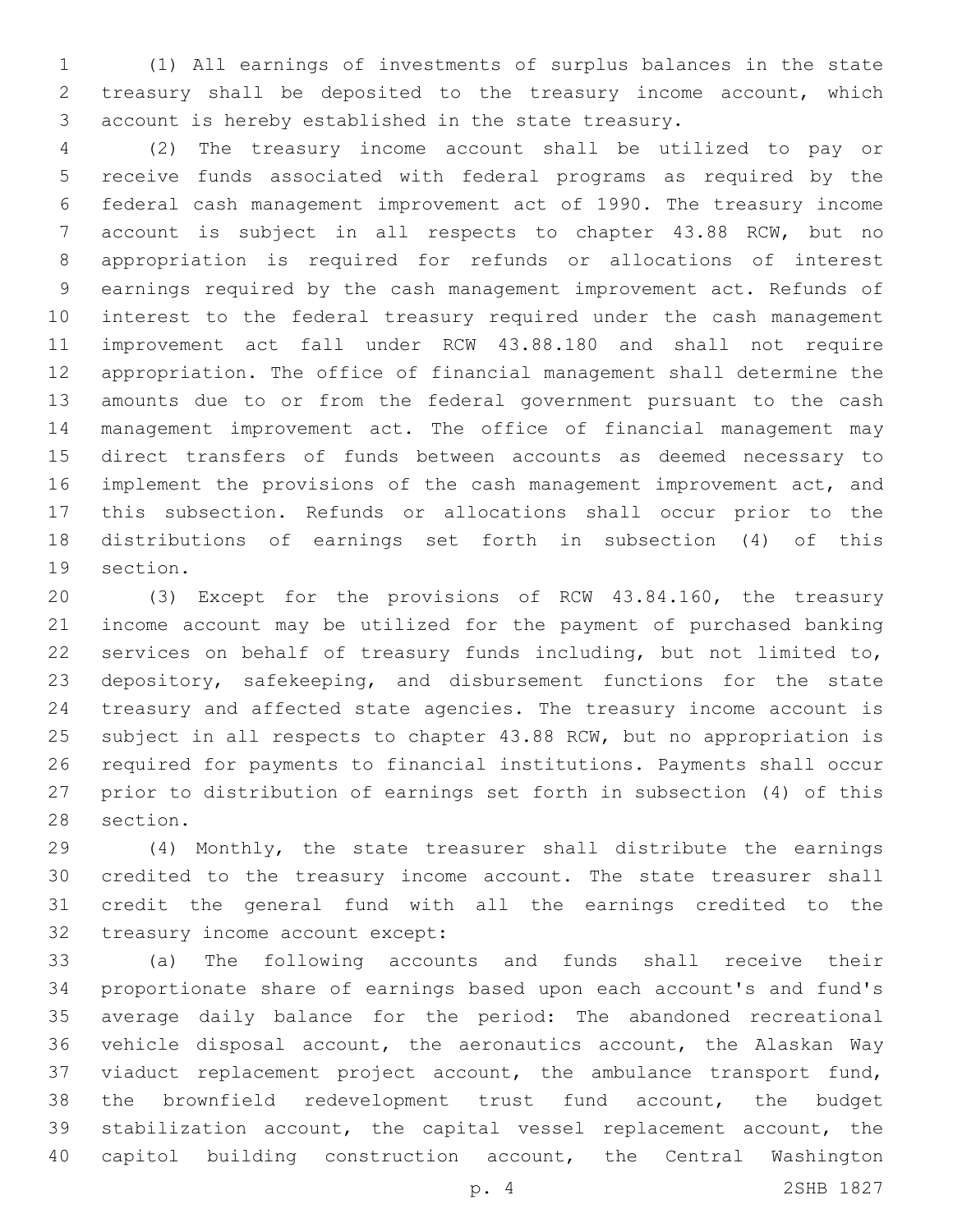University capital projects account, the charitable, educational, penal and reformatory institutions account, the Chehalis basin account, the Chehalis basin taxable account, the cleanup settlement account, the Columbia river basin water supply development account, the Columbia river basin taxable bond water supply development account, the Columbia river basin water supply revenue recovery 7 account, the common school construction fund, the community forest 8 trust account, the community reinvestment account, the connecting Washington account, the county arterial preservation account, the county criminal justice assistance account, the deferred compensation administrative account, the deferred compensation principal account, the department of licensing services account, the department of retirement systems expense account, the developmental disabilities community services account, the diesel idle reduction account, the drinking water assistance account, the administrative subaccount of the drinking water assistance account, the early learning facilities development account, the early learning facilities revolving account, the Eastern Washington University capital projects account, the education construction fund, the education legacy trust account, the election account, the electric vehicle account, the energy freedom account, the energy recovery act account, the essential rail assistance account, The Evergreen State College capital projects 23 account, the fair start for kids account, the ferry bond retirement fund, the fish, wildlife, and conservation account, the freight mobility investment account, the freight mobility multimodal account, the grade crossing protective fund, the public health services account, the state higher education construction account, the higher education construction account, the higher education retirement plan supplemental benefit fund, the highway bond retirement fund, the highway infrastructure account, the highway safety fund, the hospital safety net assessment fund, the Interstate 405 and state route number 167 express toll lanes account, the judges' retirement account, the judicial retirement administrative account, the judicial retirement principal account, the limited fish and wildlife account, the local leasehold excise tax account, the local real estate excise tax account, the local sales and use tax account, the marine resources stewardship trust account, the medical aid account, the money- purchase retirement savings administrative account, the money- purchase retirement savings principal account, the motor vehicle fund, the motorcycle safety education account, the multimodal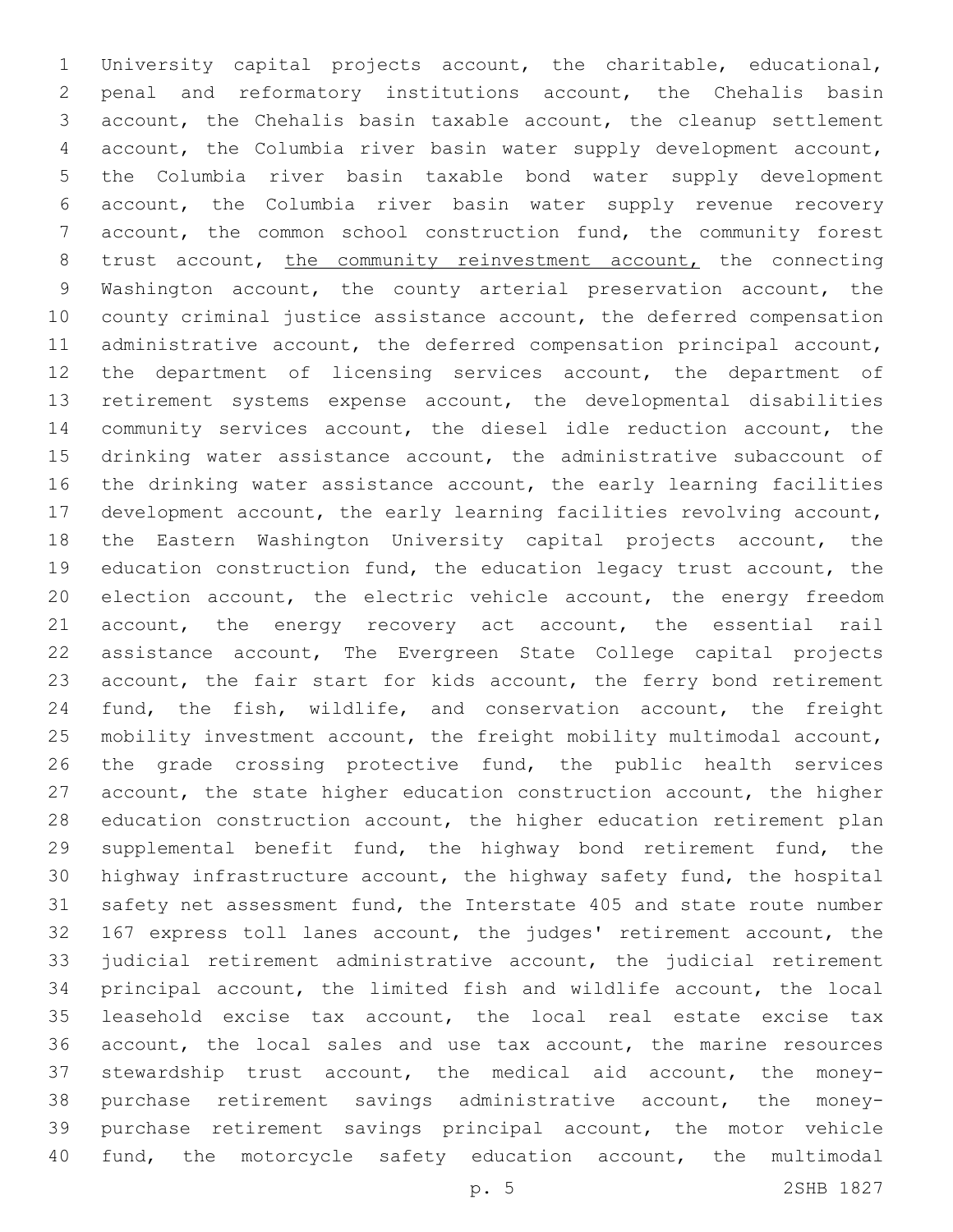transportation account, the multiuse roadway safety account, the municipal criminal justice assistance account, the oyster reserve land account, the pension funding stabilization account, the perpetual surveillance and maintenance account, the pilotage account, the pollution liability insurance agency underground storage tank revolving account, the public employees' retirement system plan 1 account, the public employees' retirement system combined plan 2 and plan 3 account, the public facilities construction loan revolving account, the public health supplemental account, the public works assistance account, the Puget Sound capital construction account, the Puget Sound ferry operations account, the Puget Sound Gateway facility account, the Puget Sound taxpayer accountability account, the real estate appraiser commission account, the recreational vehicle account, the regional mobility grant program account, the resource management cost account, the rural arterial trust account, the rural mobility grant program account, the rural Washington loan fund, the sexual assault prevention and response account, the site closure account, the skilled nursing facility safety net trust fund, the small city pavement and sidewalk account, the special category C account, the special wildlife account, the state investment board expense account, the state investment board commingled trust fund accounts, the state patrol highway account, the state reclamation revolving account, the state route number 520 civil penalties account, the state route number 520 corridor account, the statewide broadband account, the statewide tourism marketing account, the supplemental pension account, the Tacoma Narrows toll bridge account, the teachers' retirement system plan 1 account, the teachers' retirement system combined plan 2 and plan 3 account, the tobacco prevention and control account, the tobacco settlement account, the toll facility bond retirement account, the transportation 2003 account (nickel account), the transportation equipment fund, the transportation future funding program account, the transportation improvement account, the transportation improvement board bond retirement account, the transportation infrastructure account, the transportation partnership account, the traumatic brain injury account, the University of Washington bond retirement fund, the University of Washington building account, the voluntary cleanup account, the volunteer firefighters' and reserve officers' relief and pension principal fund, the volunteer firefighters' and reserve officers' administrative fund, the vulnerable roadway user education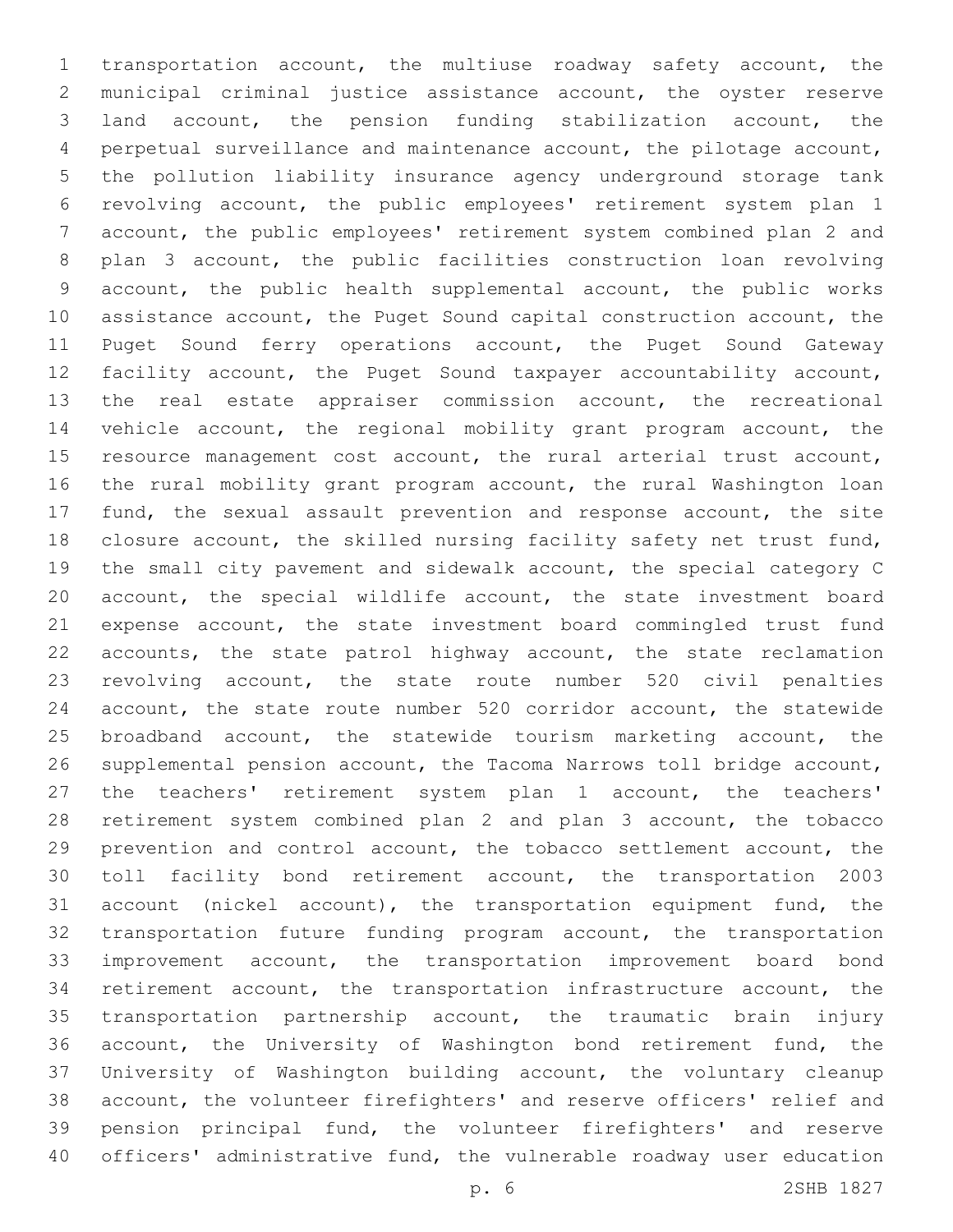account, the Washington judicial retirement system account, the Washington law enforcement officers' and firefighters' system plan 1 retirement account, the Washington law enforcement officers' and firefighters' system plan 2 retirement account, the Washington public safety employees' plan 2 retirement account, the Washington school employees' retirement system combined plan 2 and 3 account, the Washington state patrol retirement account, the Washington State University building account, the Washington State University bond retirement fund, the water pollution control revolving administration 10 account, the water pollution control revolving fund, the Western Washington University capital projects account, the Yakima integrated plan implementation account, the Yakima integrated plan implementation revenue recovery account, and the Yakima integrated plan implementation taxable bond account. Earnings derived from investing balances of the agricultural permanent fund, the normal school permanent fund, the permanent common school fund, the scientific permanent fund, and the state university permanent fund shall be allocated to their respective beneficiary accounts.

 (b) Any state agency that has independent authority over accounts or funds not statutorily required to be held in the state treasury that deposits funds into a fund or account in the state treasury pursuant to an agreement with the office of the state treasurer shall receive its proportionate share of earnings based upon each account's 24 or fund's average daily balance for the period.

 (5) In conformance with Article II, section 37 of the state Constitution, no treasury accounts or funds shall be allocated earnings without the specific affirmative directive of this section.

 **Sec. 5.** RCW 43.84.092 and 2021 c 199 s 505 are each amended to 29 read as follows:

 (1) All earnings of investments of surplus balances in the state treasury shall be deposited to the treasury income account, which account is hereby established in the state treasury.

 (2) The treasury income account shall be utilized to pay or receive funds associated with federal programs as required by the federal cash management improvement act of 1990. The treasury income account is subject in all respects to chapter 43.88 RCW, but no appropriation is required for refunds or allocations of interest earnings required by the cash management improvement act. Refunds of interest to the federal treasury required under the cash management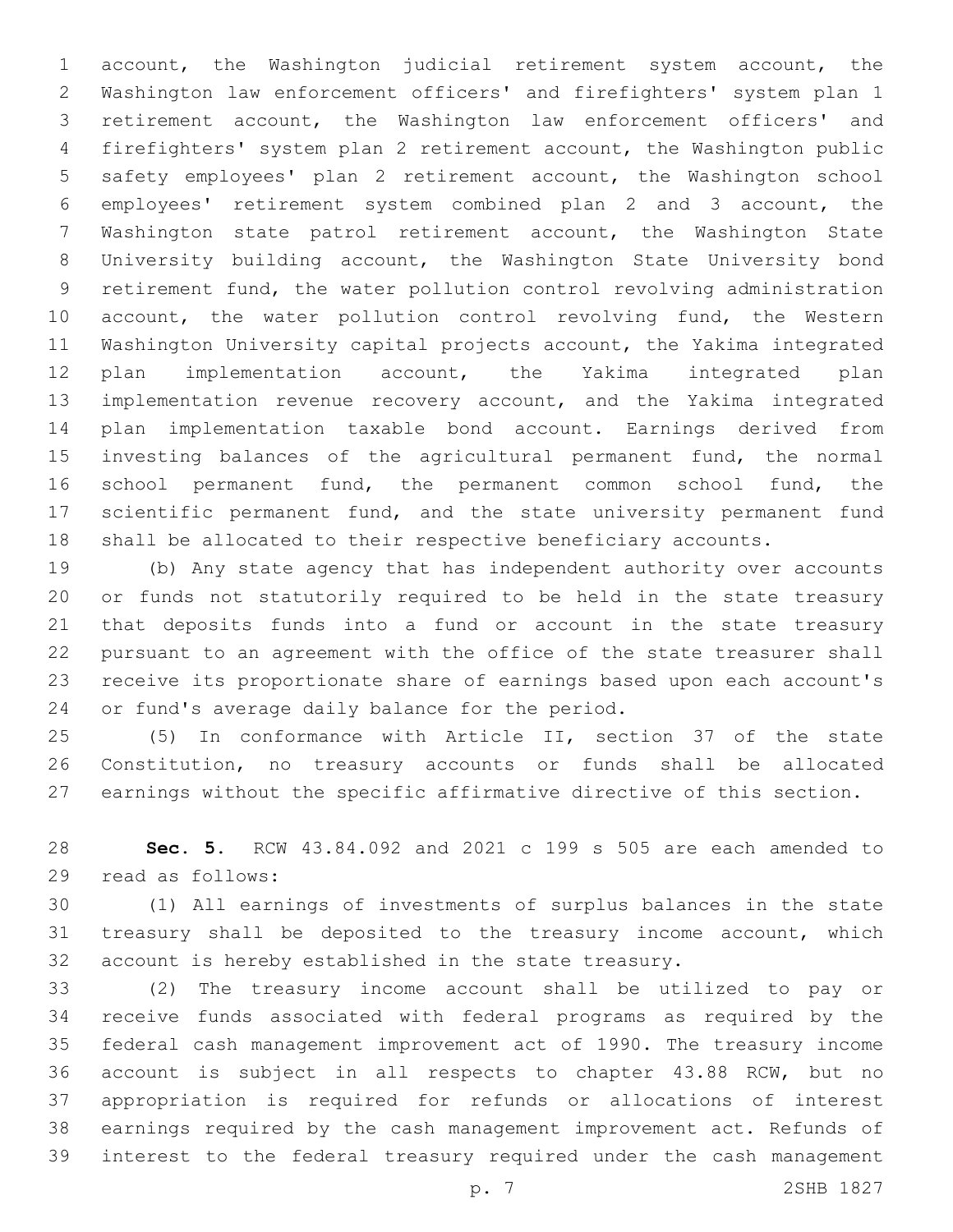improvement act fall under RCW 43.88.180 and shall not require appropriation. The office of financial management shall determine the amounts due to or from the federal government pursuant to the cash management improvement act. The office of financial management may direct transfers of funds between accounts as deemed necessary to implement the provisions of the cash management improvement act, and this subsection. Refunds or allocations shall occur prior to the distributions of earnings set forth in subsection (4) of this 9 section.

 (3) Except for the provisions of RCW 43.84.160, the treasury income account may be utilized for the payment of purchased banking services on behalf of treasury funds including, but not limited to, depository, safekeeping, and disbursement functions for the state treasury and affected state agencies. The treasury income account is subject in all respects to chapter 43.88 RCW, but no appropriation is required for payments to financial institutions. Payments shall occur prior to distribution of earnings set forth in subsection (4) of this 18 section.

 (4) Monthly, the state treasurer shall distribute the earnings credited to the treasury income account. The state treasurer shall credit the general fund with all the earnings credited to the 22 treasury income account except:

 (a) The following accounts and funds shall receive their proportionate share of earnings based upon each account's and fund's average daily balance for the period: The abandoned recreational vehicle disposal account, the aeronautics account, the Alaskan Way viaduct replacement project account, the brownfield redevelopment trust fund account, the budget stabilization account, the capital vessel replacement account, the capitol building construction account, the Central Washington University capital projects account, the charitable, educational, penal and reformatory institutions account, the Chehalis basin account, the Chehalis basin taxable account, the cleanup settlement account, the Columbia river basin water supply development account, the Columbia river basin taxable bond water supply development account, the Columbia river basin water supply revenue recovery account, the common school construction fund, 37 the community forest trust account, the community reinvestment **account**, the connecting Washington account, the county arterial preservation account, the county criminal justice assistance account, the deferred compensation administrative account, the deferred

p. 8 2SHB 1827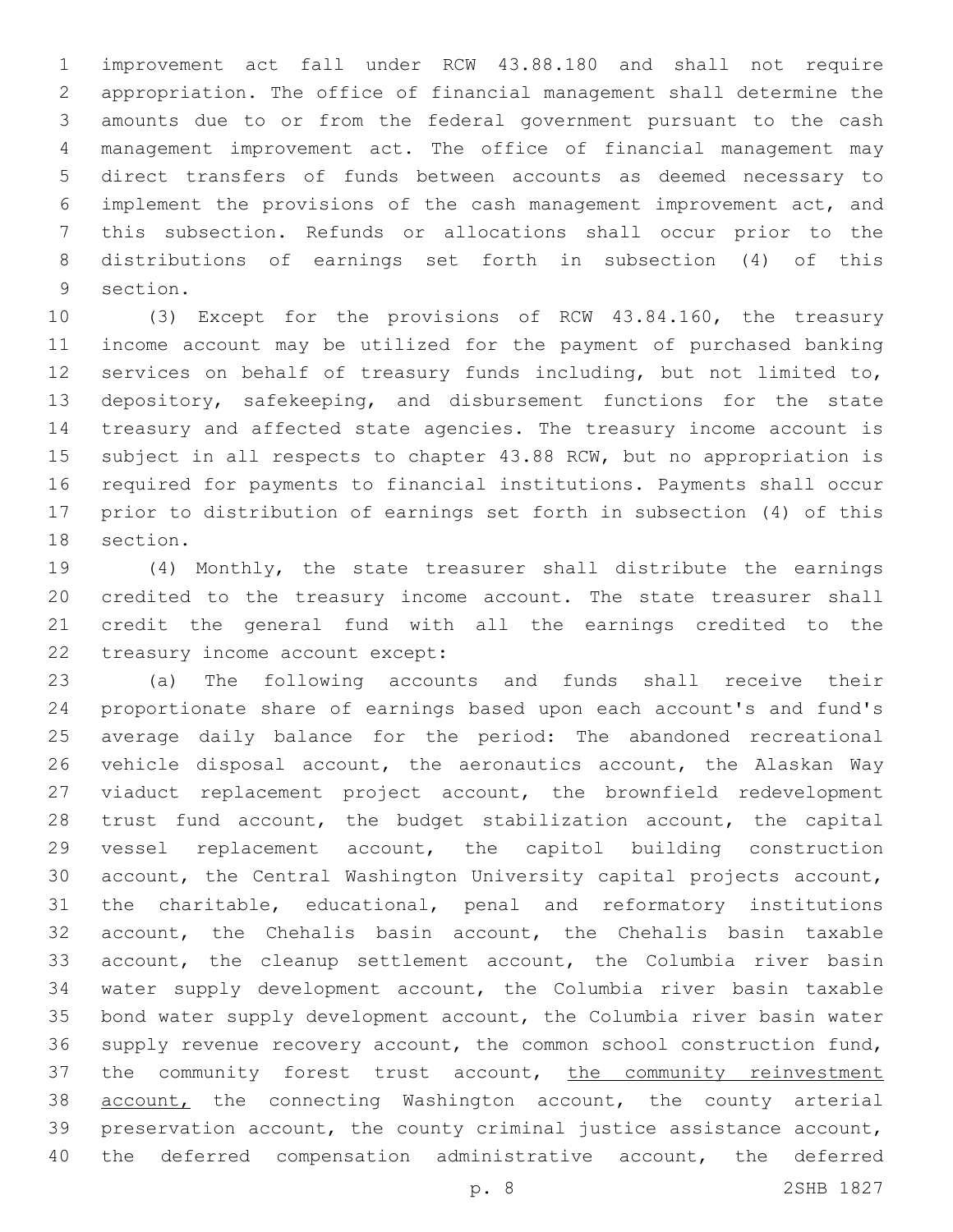compensation principal account, the department of licensing services account, the department of retirement systems expense account, the developmental disabilities community services account, the diesel idle reduction account, the drinking water assistance account, the administrative subaccount of the drinking water assistance account, the early learning facilities development account, the early learning facilities revolving account, the Eastern Washington University capital projects account, the education construction fund, the education legacy trust account, the election account, the electric 10 vehicle account, the energy freedom account, the energy recovery act account, the essential rail assistance account, The Evergreen State College capital projects account, the fair start for kids account, the ferry bond retirement fund, the fish, wildlife, and conservation account, the freight mobility investment account, the freight mobility multimodal account, the grade crossing protective fund, the public health services account, the state higher education construction account, the higher education construction account, the 18 higher education retirement plan supplemental benefit fund, the highway bond retirement fund, the highway infrastructure account, the highway safety fund, the hospital safety net assessment fund, the Interstate 405 and state route number 167 express toll lanes account, the judges' retirement account, the judicial retirement administrative account, the judicial retirement principal account, the limited fish and wildlife account, the local leasehold excise tax account, the local real estate excise tax account, the local sales and use tax account, the marine resources stewardship trust account, the medical aid account, the money-purchase retirement savings administrative account, the money-purchase retirement savings 29 principal account, the motor vehicle fund, the motorcycle safety education account, the multimodal transportation account, the multiuse roadway safety account, the municipal criminal justice assistance account, the oyster reserve land account, the pension funding stabilization account, the perpetual surveillance and maintenance account, the pilotage account, the pollution liability insurance agency underground storage tank revolving account, the public employees' retirement system plan 1 account, the public employees' retirement system combined plan 2 and plan 3 account, the public facilities construction loan revolving account, the public health supplemental account, the public works assistance account, the Puget Sound capital construction account, the Puget Sound ferry

p. 9 2SHB 1827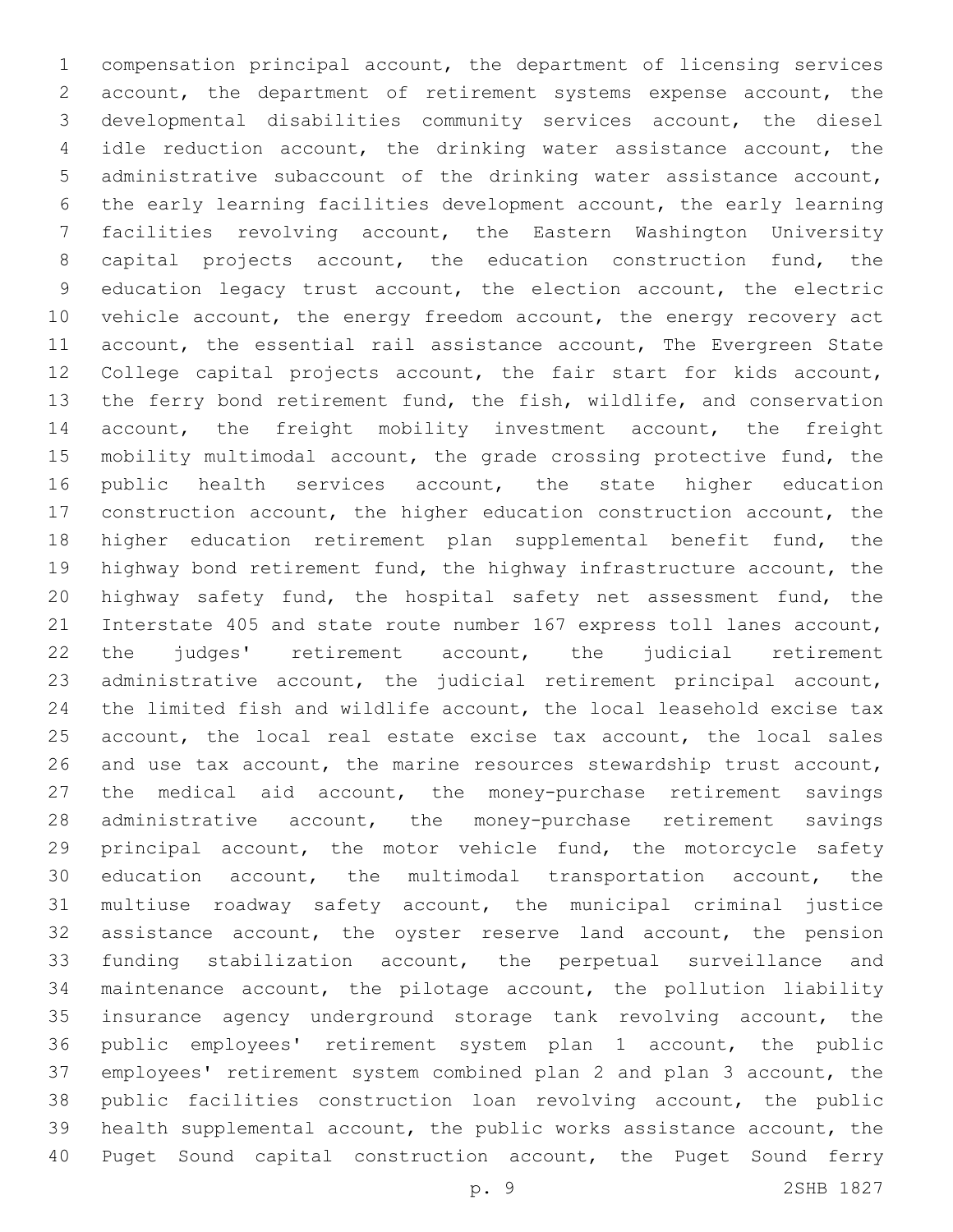operations account, the Puget Sound Gateway facility account, the Puget Sound taxpayer accountability account, the real estate appraiser commission account, the recreational vehicle account, the regional mobility grant program account, the resource management cost account, the rural arterial trust account, the rural mobility grant program account, the rural Washington loan fund, the sexual assault prevention and response account, the site closure account, the skilled nursing facility safety net trust fund, the small city pavement and sidewalk account, the special category C account, the special wildlife account, the state investment board expense account, the state investment board commingled trust fund accounts, the state patrol highway account, the state reclamation revolving account, the state route number 520 civil penalties account, the state route number 520 corridor account, the statewide broadband account, the statewide tourism marketing account, the supplemental pension account, the Tacoma Narrows toll bridge account, the teachers' retirement system plan 1 account, the teachers' retirement system combined plan 2 and plan 3 account, the tobacco prevention and control account, the tobacco settlement account, the toll facility bond retirement account, the transportation 2003 account (nickel 21 account), the transportation equipment fund, the transportation future funding program account, the transportation improvement account, the transportation improvement board bond retirement 24 account, the transportation infrastructure account, the transportation partnership account, the traumatic brain injury 26 account, the University of Washington bond retirement fund, the University of Washington building account, the voluntary cleanup account, the volunteer firefighters' and reserve officers' relief and pension principal fund, the volunteer firefighters' and reserve officers' administrative fund, the vulnerable roadway user education account, the Washington judicial retirement system account, the Washington law enforcement officers' and firefighters' system plan 1 retirement account, the Washington law enforcement officers' and firefighters' system plan 2 retirement account, the Washington public safety employees' plan 2 retirement account, the Washington school employees' retirement system combined plan 2 and 3 account, the Washington state patrol retirement account, the Washington State University building account, the Washington State University bond retirement fund, the water pollution control revolving administration 40 account, the water pollution control revolving fund, the Western